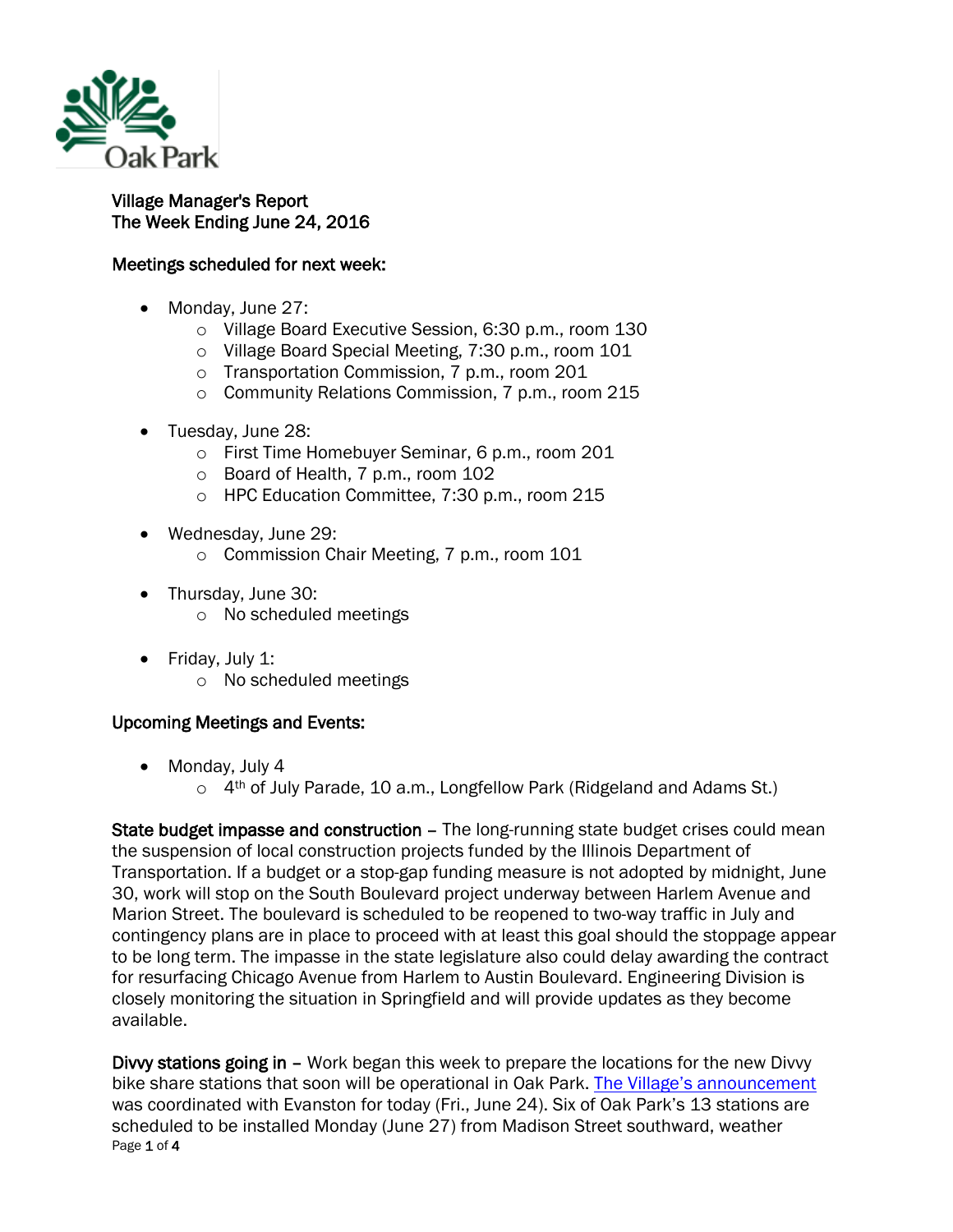permitting. Another six stations are scheduled to be installed Thursday (June 30), including downtown and at the Dole Library. The 13<sup>th</sup> and final station will be installed in July after a licensing agreement is approved by the Park District board. Divvy will be officially launched at the Farmers' Market on July 2, with a tent and logo-tee-shirted Divvy staff talking to patrons, explaining the program and handing out coupons for a discounted membership.

Zoning open houses – Open houses are scheduled for next week to give residents a chance to review and comment on the first draft of recommended changes to the zoning ordinance. The sessions are set for 3 to 9 p.m., Tues., June 28, and 7 a.m. to 2 p.m., Thurs., June 30 at Village Hall. Brief overview presentations are scheduled for 4 p.m. and 7:30 p.m., June 28, and 8 a.m. and noon on June 30, but staff and consultants will be on hand throughout the open houses to accommodate the schedules of anyone interested in learning more about the project. The draft is posted at [www.oakparkzoning.com](http://www.oakparkzoning.com/) along with a wide range of information about the process.

Valet parking update – Use of the universal Valet Oak Park service has grown over the past three months. The vendor reported 553 vehicles used the service in May, up from 437 in April and 291 in March. Fridays tend to be the most active days, although Thursdays and Saturdays saw growth in May. We remain cautiously optimistic that as customers become better acquainted with the service, its popularity will grow. A recent sticky note ad on the cover of the Wednesday Journal offered a free trial and also may have helped visually link the service with the London-style valet booths. [Click here to view the report.](http://www.oak-park.us/sites/default/files/456678891/2016-03-05-valet-report.pdf)

Oak Park influence – Valparaiso, Indiana has taken its cue from Oak Park when it comes to ensuring fair treatment of all. The city adopted its first ever human rights ordinance last month, modeling the new local law on Oak Park's historic ordinance. The resemblance is no coincidence, thanks to the two-day visit there in January by Community Relations Director Cedric Melton and Commission Chair Tom Zapler. Cedric was invited to meet with city staff and participate in a community meeting to discuss Oak Park's unique philosophy of Community Relations outreach, human rights and inclusion. Based on the approval of a new ordinance, Cedric and Tom clearly were effective ambassadors for the Oak Park way of life. The city now intends to establish a dedicated municipal community relations function and director similar to the Oak Park model.

South Boulevard streetscape – The south side of South Boulevard remained open to westbound traffic from Marion Street to Harlem, as work continued along the north side of the street between the multimodal transportation station and Harlem. The curb on the north has been framed and poured, and concrete pavement was poured the diagonal parking. Electrical work and foundations for street lighting as well as some of the irrigation system piping is scheduled to begin next week. Temporary asphalt is set to be poured by the first full week of July, which would allow opening the street to two-way traffic.

Oak Park Station update – Work continues on this major project downtown, which was recently renamed Elevate [Oak Park.](http://elevateoakpark.com/) The new water mains installed on Westgate Street from Harlem Avenue to Maple Avenue and on Maple from Westgate to Lake Street were flushed and pressure tested. The contractor is scheduled to chlorinate the water in the mains and provide samples to the Village for testing. Sewer and water main work on Westgate between Maple and Marion also continued this week, requiring partial lane closures and a flagger to maintain safe traffic flow during work hours.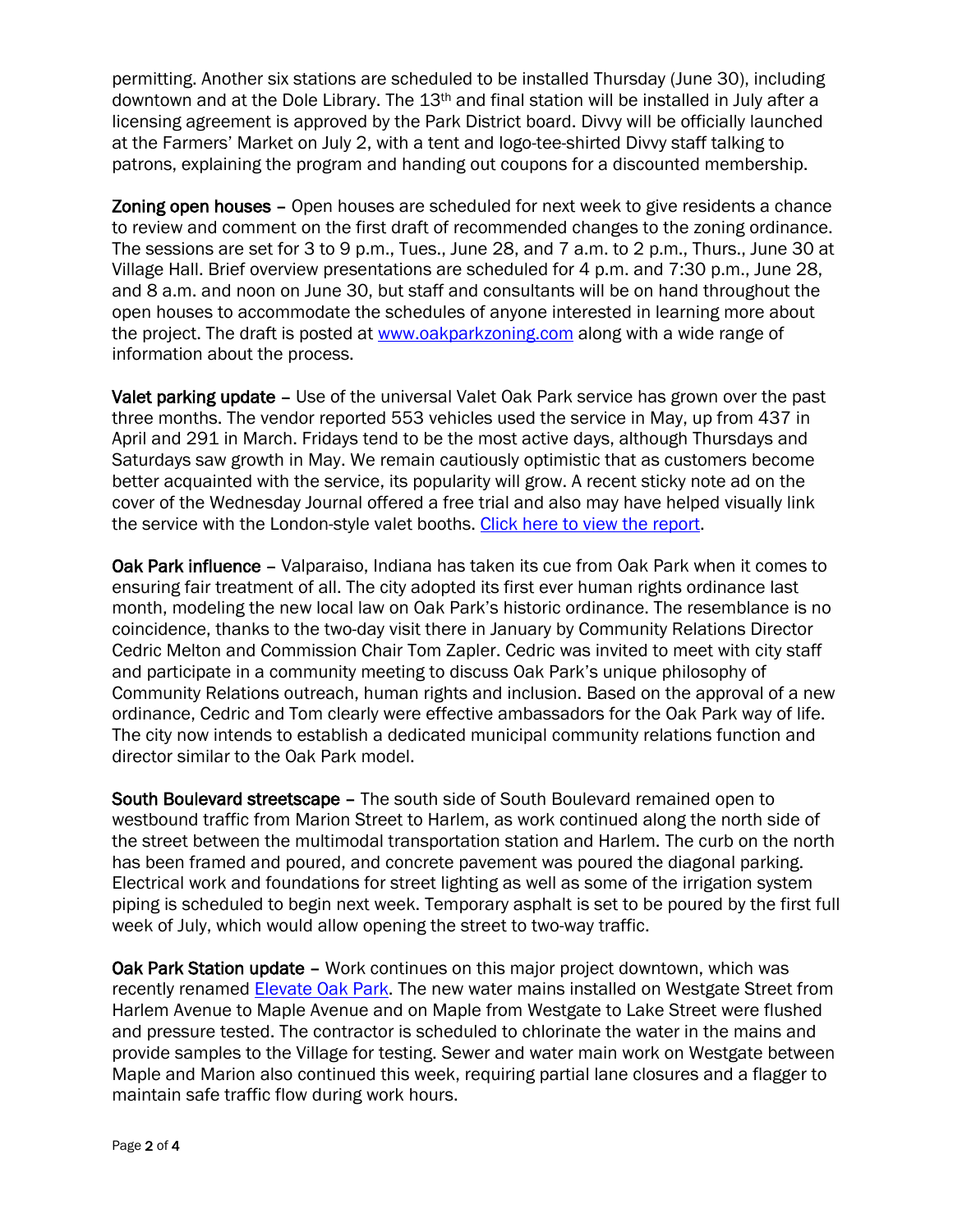Chicago Avenue construction – The underground work has been completed for the first stage of the Chicago Avenue sewer project between Ridgeland and Scoville/Fair Oaks avenues. The road closure and detour remains in place, as pavement restoration began. Work then will shift to between Forest and Grove Avenues after the July 4th holiday. Signage and message boards were scheduled to go in this week to alert motorists to the work area shift. During the second stage, Chicago Avenue through traffic will be detoured to Division Street via Harlem and Oak Park avenues. The detour is being coordinated with neighboring River Forest. Engineering Division staff has been in frequent communication with Holmes Elementary, Frank Lloyd Wright Studio and all businesses to help them prepare for any disruptions.

Harrison Street lighting – The lighting project underway on Harrison Street between Harlem Avenue to Ridgeland Avenue is on track to be substantially completed in July. Crews are awaiting delivery of the lighting control cabinets to make the electric service connections and schedule Village and ComEd inspections. Ornamental lighting fixtures are expected to be delivered the week of July 11.

Alley/sidewalk improvements – Concrete pavement has been completed in 15 alley segments, with six segments remaining to be poured. Alley aprons have been poured between Marion Street and Home Avenue, and between Pleasant Street and South Boulevard. The parking lots for businesses along South Boulevard are accessible from Marion Street, but the alley return at Home Avenue still needs utility adjustments. The alleys between Chicago Avenue and Iowa Street and between Lombard and Hayes avenues were scheduled to reopen this week pending concrete strength results. Excavation of the alleys between Ontario and Lake streets and between Ridgeland and Cuyler avenues was scheduled to be completed this week as well. Sidewalk improvements resumed this week, including eliminating trip hazards on Austin Boulevard.

Other construction projects – Final pavement is scheduled to be installed next week on Mapleton Avenue between Thomas and Greenfield streets, and on Harvey Avenue from Jackson Boulevard to Madison Street. Topsoil was installed this week at all locations disturbed by the work. Engineering staff met this week with the crosswalk contractor to discuss the schedule and traffic-control strategy for completing crosswalk repairs on Marion Street. Work should begin within the next two weeks. Nicor continued property restoration at various locations in north Oak Park. The work follows the gas company's installation of new gas mains and services.

Public Works activities – In addition to painting and touching up art bases for the Sculpture [Walk,](http://www.oak-park.us/our-community/special-events/sculpture-walk) Streets Division crews swept streets and viaducts across the Village, fixed street openings where utility repairs had occurred, trimmed weeds in brickwork and concrete sidewalks in business areas, removed litter, cleaned parking lots and filled potholes. Water & Sewer Division crews replaced a broken fire hydrant at 1049 Fair Oaks Ave., upgraded water services at 938 S Euclid Ave., repaired a sink hole at 1115 N. Harvey Ave., jetted the area north of the CTA Green Line to Chicago Avenue and cleared sewer inlets. Forestry Division crews cleaned up the limited damage from Wednesday's storm, but also continued to find brush remaining from the fierce weather on May 31. Routine Forestry tasks also continued, including removing trees, restoring landscaping and responding to resident requests.